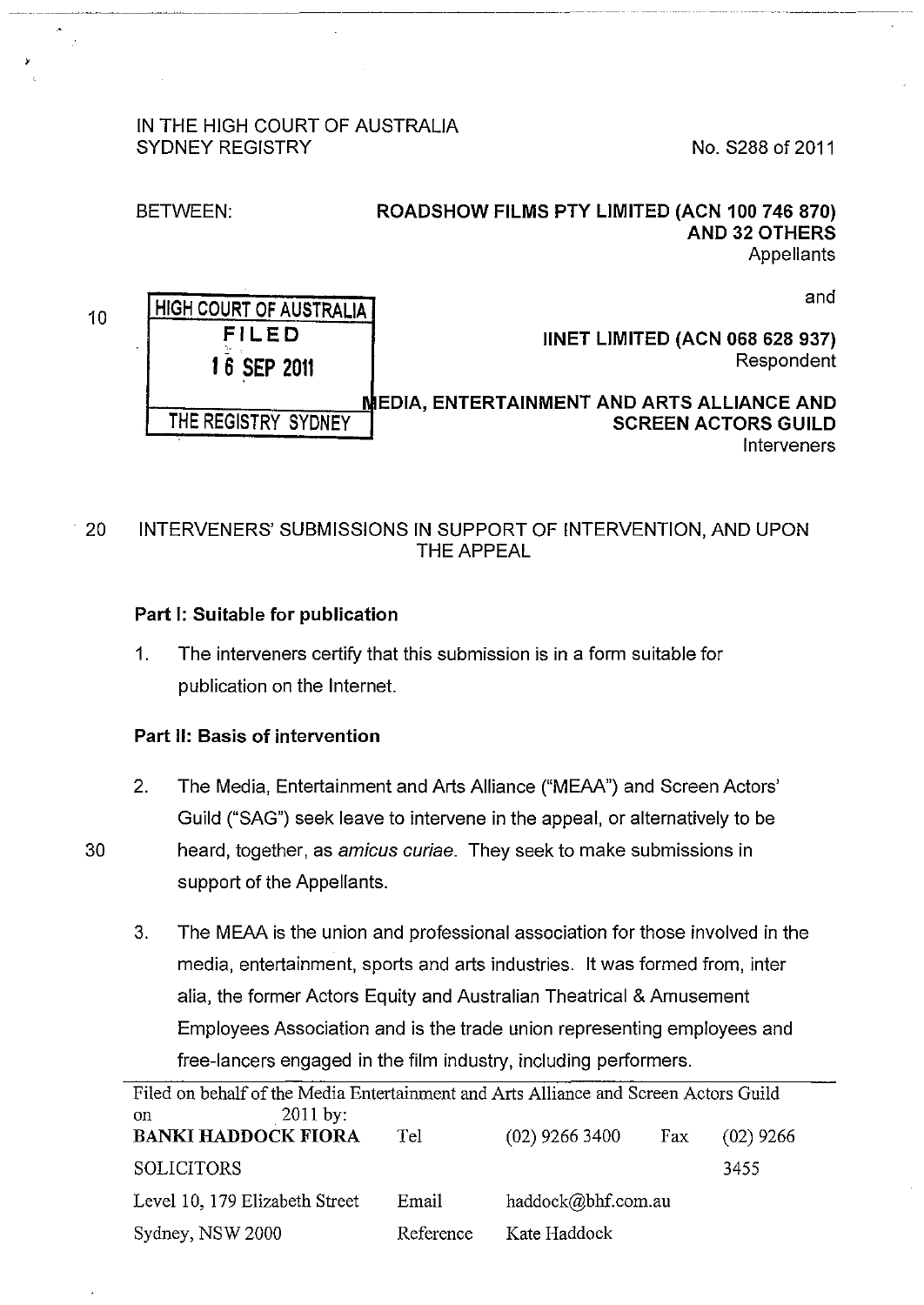- 4. The SAG is a union established and based in the United States. It represents about 125,000 actors working in film, television and other media.
- 5. Members of the MEAA and SAG include almost all actors employed by the Appellants or by production companies that supplied the Appellants with the productions which are the subject of these proceedings. Members of MEAA and of SAG have both direct and indirect interests in the copyright in films in which they appear. Directly, they may be the owners of copyright pursuant to Part IV of the Copyright Act or the holders of rights in performances arising under Part XIA $^{\mathsf{1}}$ . Indirectly, and more commonly, standard employment 10 contracts in the film production industry provide that actors may be paid a 'residual' on, for example, sales of DVDs, television screenings, digital sales or pay-per-view download services.
	- 6. MEAA acts as the representative of its members in collecting and distributing residuals to its actor members.

#### **Part Ill: Why leave should be granted**

7. Unlike the Appellants, MEAA and SAG are not-for-profit industrial organisations representing the interests of thousands of individual workers engaged in the film and television production industries. Although as administrators of copyright-based residual royalties, and representatives, in 20 some cases, of owners of copyright or rights in performances, the interests of MEAA and SAG have much in common with those of the Appellants, they are also distinct.

 $1$  In the class of copyright productions in suit in these proceedings – feature films intended for theatrical release – direct ownership of copyright by performers is not common, and does not arise in either of the examples addressed in the interveners' evidence. That evidence shows that all copyrights are usually assigned to the producer, in consideration for, in part, the residual rights next described.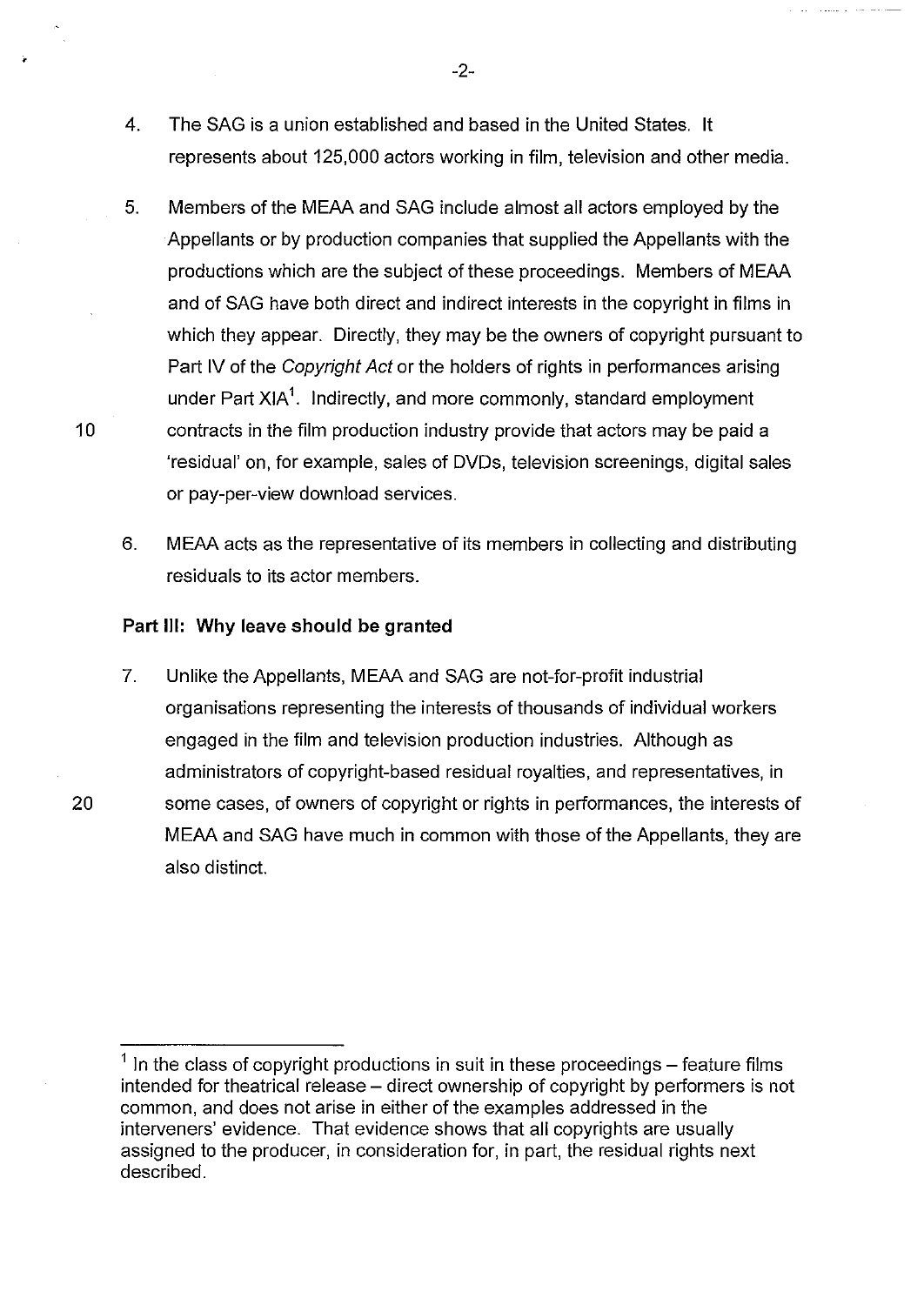## **Part IV: Applicable provisions and regulations**

8. The interveners adopt the statement of relevant provisions in Annexure 1 to the Appellants' submissions, and agree that they were in force at all relevant times, and remain in force, in the form there set out.

# **Part V: Submissions**

- 9. The interveners wish to address submissions to the issue of the necessary level of knowledge of a respondent to support a finding of authorisation, and to the interaction between knowledge and "reasonableness". The majority in the Full Court, have:
- 10 9.1.1. Mistaken the role played by "reasonableness" of potential preventative steps under s 101 (1A) (c) of the Copyright Act, allowing that requirement to colour the court's approach to other issues;
	- 9.1.2. Introduced (particularly per Emmett J) a requirement that the copyright owner prove to the ISP that particular acts of infringement have occurred, before proceeding to consider whether the ISP, by its inaction, should be found to have authorised those acts. That is both to introduce a requirement not found in the Act, and to erect barriers to effective enforcement of copyright that only the largest and best resourced copyright owners can hope to overcome;
- 20 9.1.3. (Again, particularly per Emmett J) determined that the full cost of reasonable steps to limit or prevent infringement of copyright by unauthorised file-sharing must fall on the copyright owner, rather than falling on or being shared by the ISP; and
	- 9.1.4. Reversed the true test, asking whether it was not unreasonable for the Respondent "[to fail] to take steps to issue warnings or terminate or suspend accounts" (per Nicholas J at [783]) rather than asking whether those were reasonable steps that were available to the Respondent.

·;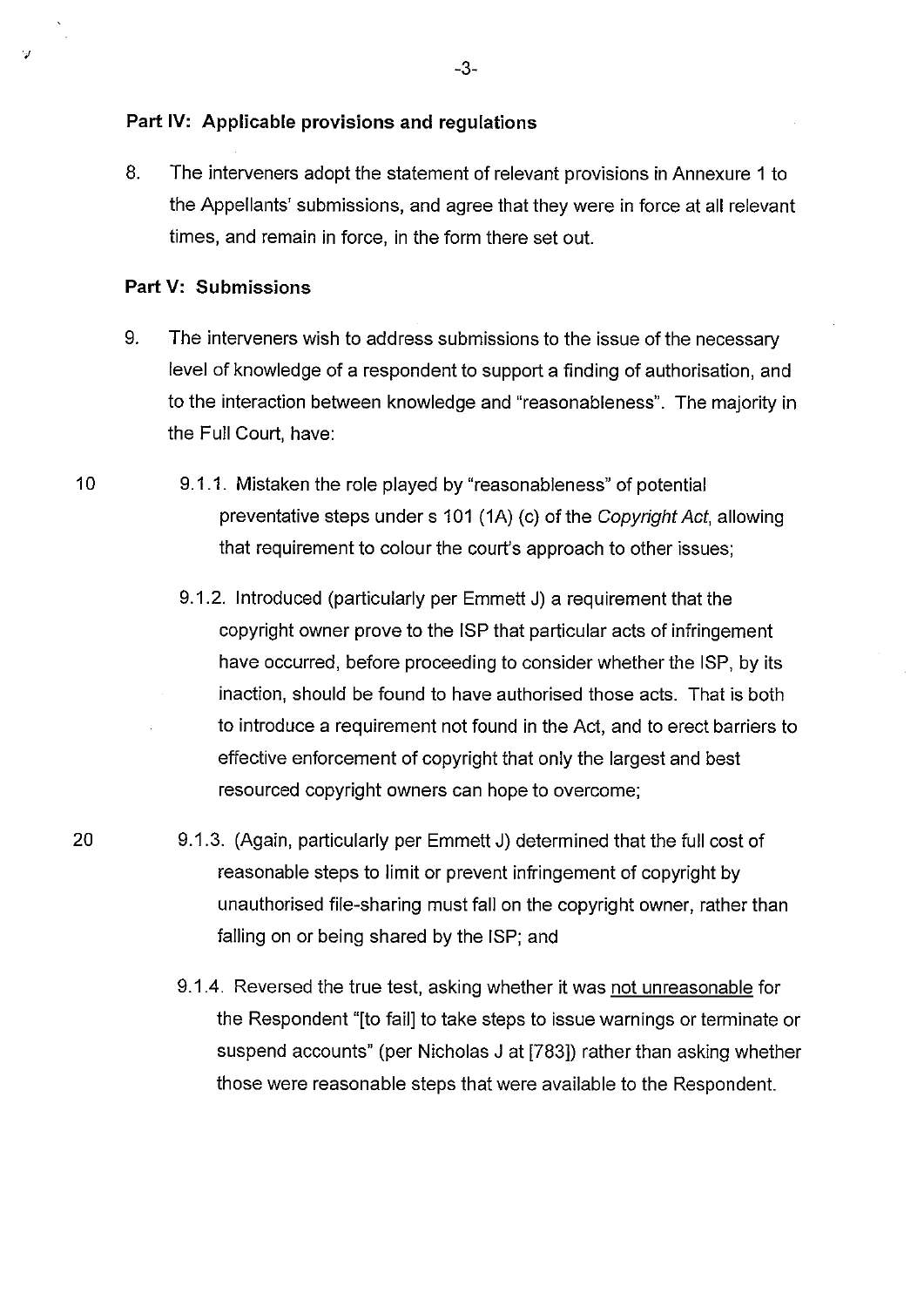10. The concept of"reasonable steps" appears to originate in the decision of Gibbs J in Moorhouse v University of NSW (1975) 133 CLR 1 at 13, although there had been similar considerations in earlier cases. His Honour there said:

... a person who has under his control the means by which an infringement of copyright may be committed ... and who make it available to other persons, knowing or having reason to suspect, that it is likely to be used for the purpose of committing an infringement, and omitting to take reasonable steps to limit its use to its legitimate purpose, would authorize any 10 **infringement that results from its use.** 

- 11. The proper construction of Gibbs J's use of "reasonableness" in this passage, is that his Honour separates the question of knowledge, and the question of the reasonableness of steps. That is to say, a person is not liable for authorisation unless they satisfy each of three separate tests: that they make available the means by which infringement may be committed; know or have reason to suspect that it is likely to be so used; and omit to take reasonable steps. Once a person is found to have known or had reason to suspect that infringement is occurring, the focus shifts to the availability of steps.
- 20 12. Emmett J at [205] mistakenly applies the test of reasonableness to the gaining of knowledge. His Honour also conflates the question of knowledge that the ISP's services "are likely to be used for the purpose of committing an infringement" (necessary to attract a finding of authorisation) with knowledge of the particular work infringed, occasion of infringement and identity of infringer. His Honour said:

"It was not reasonable to require iiNet to undertake the immense amount of  $\dot{\ }$ work, cost and effort required in order to set out, review and analyse the allegations in the information provided..."

13. The work and cost referred to by his Honour go to two issues. The 30 information provided by the copyright owners in this case did not identify the individual iiNet customers whose accounts had been used for the infringing acts. Rather, it identified the relevant IP address and the time and date of infringement. That both permitted and required iiNet to consult its own

-4-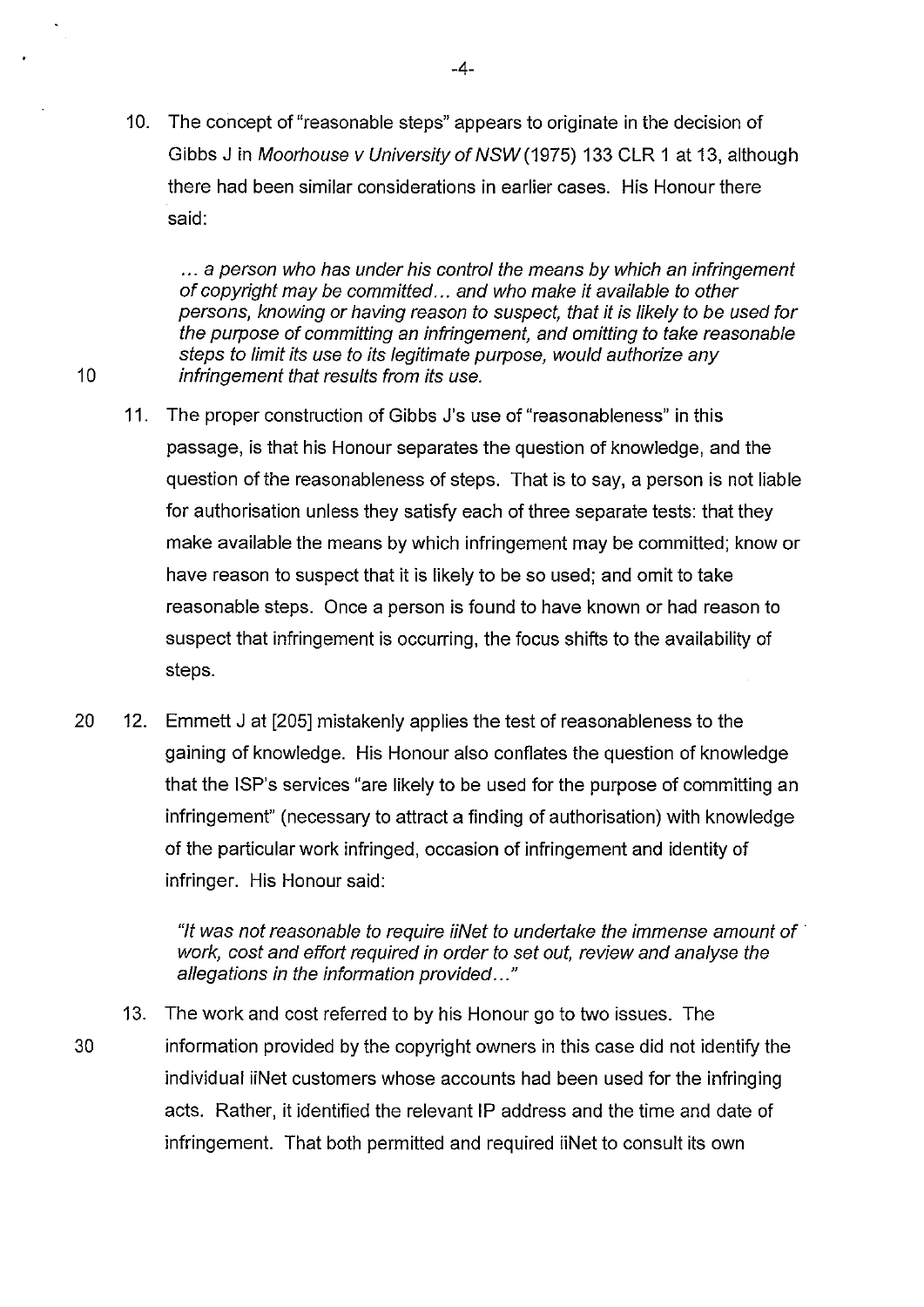records to determine which customer had been assigned that IP address at that time. It is accepted that that step was required here, and is likely to be required in almost every case, before iiNet could take any action against the relevant customer. Whether that work could be described as "immense" would be a matter of fact in each case and the interveners do not have access to the confidential exhibits in this case to comment on his Honour's finding. But it cannot be assumed that it would be immense in every case. If a member of the MEAA or the SAG provides evidence of a single occasion on which one particular IP address was used to make one specific copyright 10 work available to the public, then the only task that is strictly required of iiNet is to check its own records to determine which of its customers had been assigned that IP address at that time, and to retrieve the name and address of that customer.

14. The second aspect of work and costs referred to by his Honour appears to be directed to iiNet satisfying itself that the report is true. It is not clear why the scheme of the Copyright Act requires the Court to assume that iiNet must and will carry out that work. At trial it was accepted - the interveners do not seek to argue otherwise – that a purported notice of copyright infringement could be of such poor quality that it was reasonable for an ISP to ignore it. 20 The "robot notices" were treated on all sides as falling into that category. It was also accepted that a notice could be of such quality that it constituted compelling evidence that an act of primary infringement had occurred, such as to satisfy the requirement that iiNet knew or had reason to believe that such acts were occurring. Emmett J appears to assume at [205] and elsewhere that there is an intervening category of notices which do not sufficiently inform iiNet to leave it in a position where it need only find out who the infringer was: but rather which either encourage or require iiNet to undertake a process of verification. Much  $-$  logically it must be most  $-$  of the work, costs and effort referred to in paragraph 205 appears to be directed to 30 that second task.

 $\mathbf{y}$ 

-5-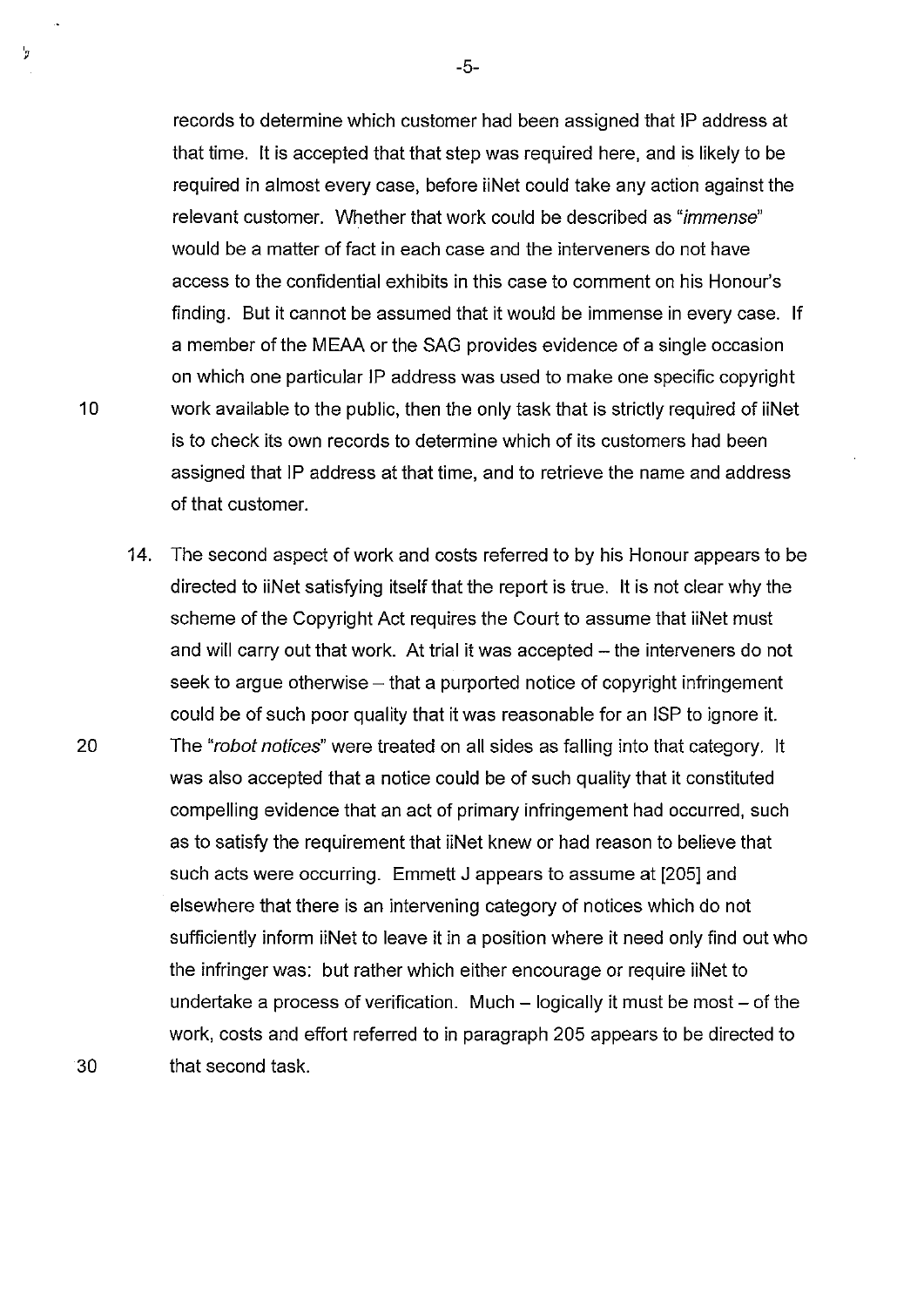- 15. It is by no means clear why the Court assumed this work to be necessary. If a notice received from a copyright owner or person interested in copyright is defective in that it does not contain sufficient information to allow the alleged authoriser to know or have reason to believe that an infringement has occurred, the ISP is entitled to ignore it. If it does contain that information, then it must either take such reasonable steps as are available to prevent the infringement, or be prepared to accept the risk of being held to have authorised that infringement.
- 16. As the Appellants point out in their submissions, there is a particular irony in 10 the reliance placed by Emmett J on this burdensome process, in that iiNet had made it clear in this case that it would not undertake such investigations no matter what information was provided to it. That is, the copyright owners failed to prove authorisation because they had not indemnified iiNet against a cost which iiNet would in fact never had incurred.
- 17. It follows that, in the intervener's submission, Emmett J has impermissibly mixed together two logically distinct enquiries: did iiNet know or have reason to suspect that acts of infringement were occurring?; and were there reasonable steps available to iiNet that it could have taken once it did know? The Act does not permit the 'sliding scale' adopted by Emmett J and (though 20 less explicitly) Nicholas J, under which the more certain the ISP becomes of the infringements the more reasonable it becomes that it takes certain steps. For the purpose of assessing the reasonableness of steps one assumes the existence of the infringement. For the purpose of assessing whether the ISP knew or ought to have known, one puts aside the question of the resources available to it to respond if it does know.
- 18. The structure of sub-section 101(1A) support this analysis. If the ISP did not know or have reason to suspect that infringements were occurring, it will not be liable for authorisation, however simple the steps that were available to it to prevent those acts occurring. (More precisely, there is no liability for 30 authorisation unless one knows or has reason to suspect that the relevant act is occurring. It is less clear that one must also know that it constitutes an infringement). The absence of any reference to knowledge of infringement in

-6-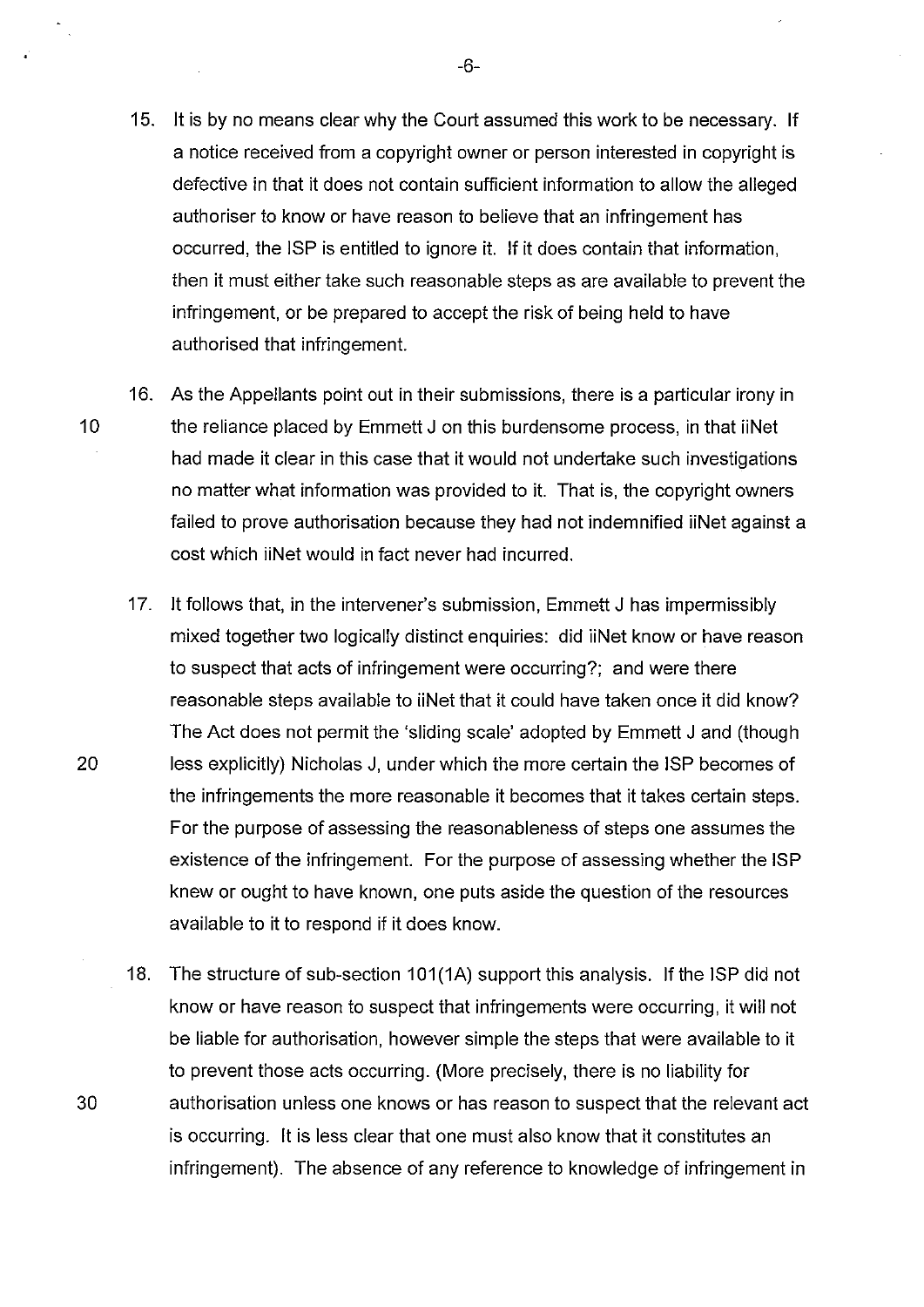s 101(1A) is explained because there can be no occasion to consider these other factors unless and until the alleged authoriser has been shown to know or have reason to suspect.

- 19. Their Honours have followed the trial judge in introducing "knowledge of infringement" as an additional factor also to be considered along with power, relationship and reasonable steps. That would be correct (with respect) if it were done only to identify knowledge as a necessary but not sufficient condition for liability. But their Honours go on to treat it as one of the factors in a complex multi-factored analysis in which level of knowledge is weighed 10 with the nature of the relationship and the ease of taking steps to determine an overall finding of reasonableness. That betrays error. A person either knows or does not know. He or she cannot know for the purpose of giving a warning, but not know for the purpose of suspending an account.
- 20. The evidence of the terms of the Respondent's contractual power to suspend or terminate should also, with respect, have indicated that the analysis of the degree of knowledge was an inappropriate diversion from the statutory question. It was enlivened if the Respondent "suspects, on reasonable grounds, that its services have been used to infringe copyright" (per Nicholas J at [724]). That should have been an answer both to Emmett J's concern 20 that the ISP would have to undertake an elaborate review and verification of the information provided, and to Nicholas J's concern (at [763]) that the DtecNet notices gave only reason to suspect, and not knowledge, of particular accounts being so used.
- 21. Emmett J's conclusion also entails that an ISP can (in effect) select the level of knowledge to which it considers it must be satisfied before taking any action on notice of infringement, and then impose on the copyright owner the whole cost of meeting that requirement. His Honour's suggestion at [210) is that a copyright owner bringing to the attention of an ISP copyright infringements which the ISP is said to have authorised, must offer an open-30 ended indemnity against the costs which the ISP may choose to incur in checking and verifying. A useful contrast can be drawn with the usual undertaking as to damages given in support of an interlocutory injunction.

-7-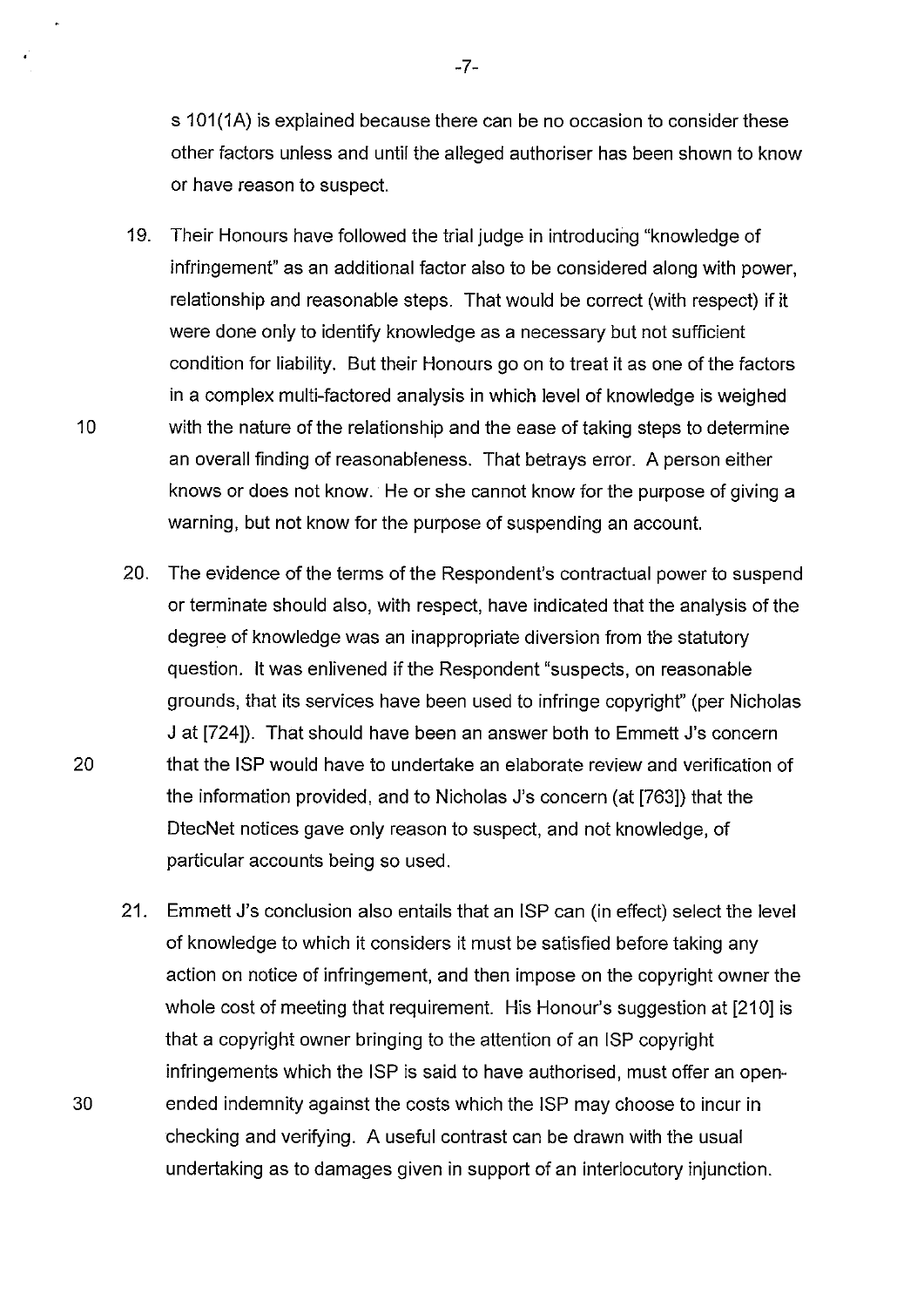That has the safeguards for the copyright owner of being subject to court scrutiny and involving payment only if the copyright owner is wrong in its claims. The proposed indemnity would (it appears) be against whatever actual costs were incurred in the ISP conducting such work as it saw fit.

## **'Reasonable' vs 'Not unreasonable'**

- 22. Nicholas J approached the question of the role of reasonableness in assessing the JSP's level of knowledge rather differently. At [749] his Honour (with respect) states the orthodox test from Adelaide Corporation and Moorhouse, that the ISP in each case would need to decide "whether the 10 available material was sufficient to satisfy itself that it was appropriate for a warning to be issued...". That is to say, does the ISP know or have reason to suspect that a particular account is being used to infringe copyright? His Honour went on to say that because of the number of accounts and the number of allegations involved, it was for the copyright owner to proffer sufficient information for the JSP to know or have reason to suspect, and not for the ISP to ask or conduct its own inquiries if the copyright owner failed to give it the information needed to reach that level of knowledge or suspicion. His Honour addressed and answered that question, favourably to the Appellants, at [763] where he concluded that the notices did give reason to 20 suspect that it was so. His Honour also concluded that warnings were a reasonable step: [749]. But at [783] the ultimate question is posed differently: was it unreasonable for the ISP to decline to take that step when it had reason to suspect?
- 23. The proper question to have posed at [783] was "Given that the Respondent has reason to suspect that this account is being used to infringe copyright, has power to issue warnings (followed if necessary by suspension or termination), and that such a step would be reasonable, has it authorised the further infringements which thereafter occurred on that account?" Instead his Honour asked "Given those facts, was it unreasonable not to send a 30 warning?"

 $\overline{z}$